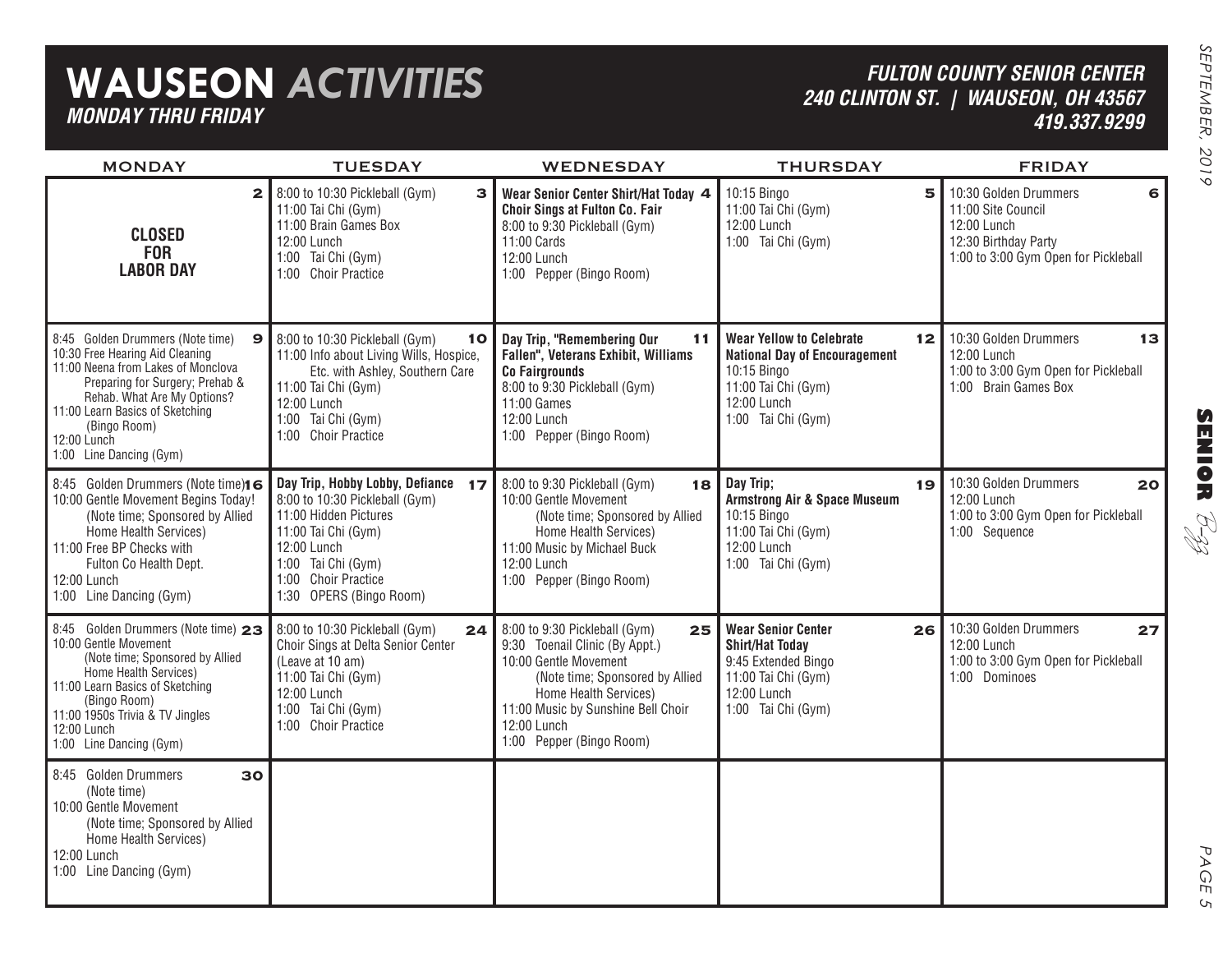## *ARCHBOLD - SCOUT CABIN inside ruihley park, w. williams st. tues. & FRI.*

# **ARCHBOLD / FAYETTE** *ACTIVITIES*

*FAYETTE - FAMILY LIFE CENTER306 E. Main Street MON., Wed., & THURS.*

| <b>MONDAY</b>                                                                                                                                        | <b>TUESDAY</b>                                                                                                                                                                                        | <b>WEDNESDAY</b>                                                                                                                                                                                    | <b>THURSDAY</b>                                                                                             | <b>FRIDAY</b>                                                                                  |
|------------------------------------------------------------------------------------------------------------------------------------------------------|-------------------------------------------------------------------------------------------------------------------------------------------------------------------------------------------------------|-----------------------------------------------------------------------------------------------------------------------------------------------------------------------------------------------------|-------------------------------------------------------------------------------------------------------------|------------------------------------------------------------------------------------------------|
| $\overline{\mathbf{2}}$<br><b>CLOSED</b><br><b>FOR</b><br><b>LABOR DAY</b>                                                                           | 10:00 Euchre<br>$\mathbf{B}$<br>11:00 Corn Hole & Sequence<br>12:00 Lunch<br>1:00 Games                                                                                                               | 10:00 Seven Up Card Game<br>$\mathbf{A}$<br>10:30 to 11:30 Tai Chi with Angela of<br>UTMC (note time; 6-week series)<br>12:00 Lunch<br>1:00 Puzzles                                                 | 10:00 Site Council<br>5<br>10:30 Bingo<br>12:00 Lunch with Birthday Cake<br>1:00 Cards                      | 10:00 Site Council<br>6<br>10:30 Bingo<br>12:00 Lunch with Birthday Cake<br>1:00 Cards & Games |
| 10:00 Coffee & Conversation<br>$\mathbf{9}$<br>11:00 Brain Games from the<br><b>Brain Game Box</b><br>12:00 Lunch<br>1:00 Word Games                 | 10:00 Games from the<br>10<br>Brain Game Box<br>11:00 Brain Games Box<br>12:00 Lunch<br>1:00 Puzzles                                                                                                  | Day Trip, Remembering Our<br>11<br><b>Fallen Veterans Exhibit</b><br>10:00 Trash Card Game<br>10:30 to 11:30 Tai Chi with Angela of<br>UTMC (note time; 6-week series)<br>12:00 Lunch<br>1:00 Cards | 10:30 Bingo<br>12<br>12:00 Lunch<br>1:00 Cards & Games                                                      | 10:00 Euchre<br>13<br>10:30 Bingo<br>12:00 Lunch<br>1:00 Games                                 |
| 10:00 Things They Don't Teach<br>16<br>You In School<br>11:00 The Hydration Habit,<br>Carisa of Ohio Living<br>12:00 Lunch<br>1:00 Puzzles           | Day Trip, Hobby Lobby, Defiance 17<br>10:00 Coffee & Conversation<br>11:00 "Just So You Know," & Free BP<br>Checks; Fulton Co. Health Dept.<br>12:00 Lunch<br>1:00 Cards                              | 10:00 Games from the<br>Brain Game Box<br>10:30 to 11:30 Tai Chi with Angela of<br>UTMC (note time; 6-week series)<br>12:00 Lunch<br>1:00 Cards & Games                                             | $18$ Day Trip,<br>19<br><b>Armstrong Air &amp; Space Museum</b><br>10:30 Bingo<br>12:00 Lunch<br>1:00 Games | 10:00 Games from the<br>20<br>Brain Game Box<br>10:30 Bingo<br>12:00 Lunch<br>1:00 Word Games  |
| 10:00 Timeline "Americana" &<br>23<br>Qwirkle<br>11:00 "Just So You Know," & Free BP<br>Checks; Fulton Co. Health Dept.<br>12:00 Lunch<br>1:00 Cards | 10:00 Games from the<br>24<br><b>Brain Game Box</b><br>11:00 Lynn Ritter, Alzheimer's Association,<br>Understanding & Responding to<br>Dementia-Related Behavior<br>12:00 Lunch<br>1:00 Cards & Games | 10:00 Left Center Right Dice Game 25<br>10:30 to 11:30 Tai Chi with Angela of<br>UTMC (note time; 6-week series)<br>12:00 Lunch<br>1:00 Games                                                       | 10:00 Extended Bingo<br>26<br>12:00 Lunch<br>1:00 Word Games                                                | 10:00 Euchre<br>27<br>10:30 Bingo<br>12:00 Lunch<br>1:00 Puzzles                               |
| 10:00 Hidden Pictures with Linda 30<br>11:00 Corn Hole & Sequence<br>12:00 Lunch<br>1:00 Cards & Games                                               |                                                                                                                                                                                                       |                                                                                                                                                                                                     |                                                                                                             |                                                                                                |

**SENIOR** B-zz

> PAGE PAGE 7  $\vee$